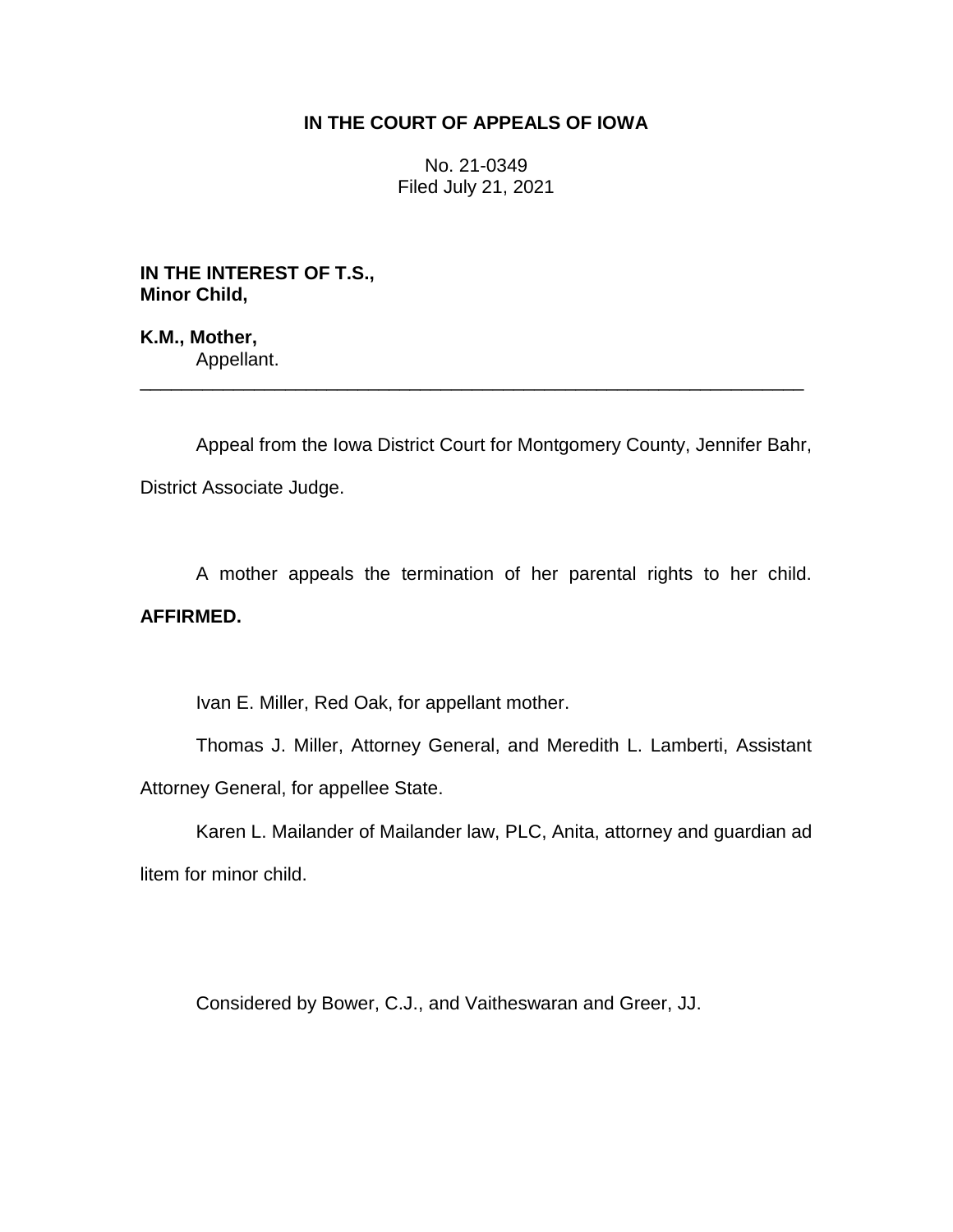## **VAITHESWARAN, Judge.**

A mother appeals the termination of her parental rights to her child, born in 2018. She (1) challenges one of the grounds for termination cited by the district court; (2) argues termination was not in the child's best interest; (3) contends the district court should have granted an exception to termination based on the parentchild bond; and (4) asserts the district court should have afforded her additional time to reunify with the child.

The department of human services investigated the family after learning that nine people in an apartment were using methamphetamine in the vicinity of a young child. The State applied to have the child placed in protective custody. The district court granted the application. The court later confirmed the removal and adjudicated the child in need of assistance.

The department afforded the mother reunification services, including drug treatment. Those services were largely unsuccessful. The State petitioned for termination of her parental rights. Following trial, the district court granted the petition, citing two statutory provisions, Iowa Code section 232.116(1)(e) (2020) (failure to maintain significant and meaningful contact) and (h) (child cannot be returned to parental custody).

As noted, the mother only challenges one of those grounds. We affirm on the unchallenged ground. *See In re J*.*B*.*L*., 844 N.W.2d 703, 704 (Iowa Ct. App. 2014) ("[W]e need only find termination appropriate under one of these sections to affirm."); *see also Hyler v. Garner*, 548 N.W.2d 864, 870 (Iowa 1996) ("[O]ur review is confined to those propositions relied upon by the appellant for reversal on appeal.").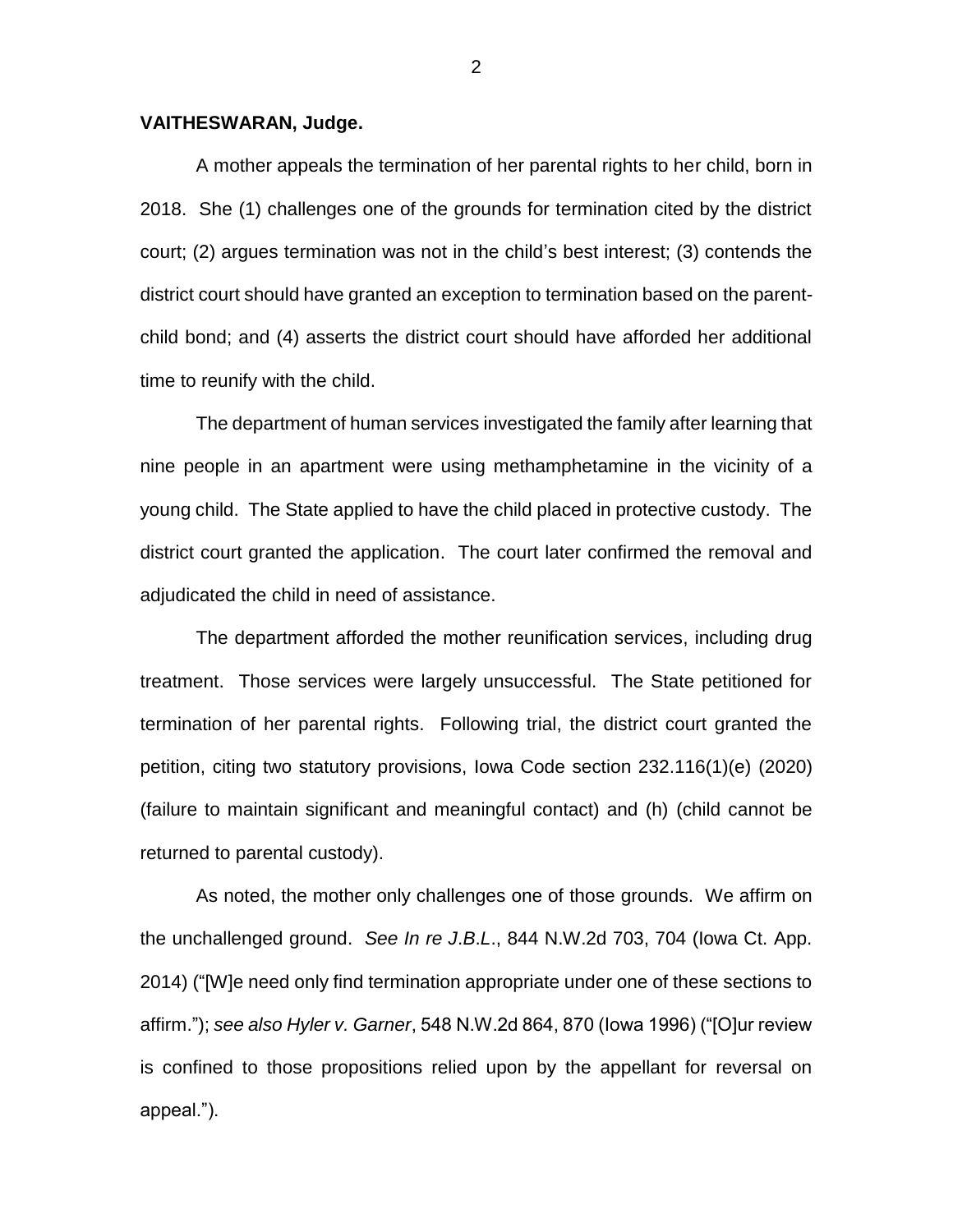We turn to the question of whether termination was in the child's best interests. *See* Iowa Code § 232.116(2). The department reported that it was "unsuccessful in reunifying the child with his mother over the [previous] year due to lack of progress made by [the mother], despite services offered." The mother expressed an unwillingness to attend inpatient treatment, missed outpatient treatment sessions, and was "unsuccessfully discharged" from those outpatient services. The department employee overseeing the case reported that, to her knowledge, the mother was "currently not enrolled in any substance abuse treatment." The mother also failed to follow through with individual therapy, missed multiple drug tests, and had nine positive drug tests for marijuana, opiates, amphetamines, and methamphetamine. The employee testified that "[d]ue to the lack of follow through and the safety of [the child]," the department did not intend to place the child with the mother on a trial basis. When asked if she believed it would be safe to return the child to the mother in the foreseeable future, the employee responded, "No, I do not." Her opinion was seconded by another department employee, who cited the mother's "[o]ngoing use of illegal substances, not following through with the visits that were offered to her, and also not following through with mental health services." On our de novo review, we conclude termination of the mother's parental rights was in the child's best interests.

The mother also argues the court should have granted an exception to termination based on the parent-child bond. *See id*. § 232.116(3)(c); *In re A*.*B*., 957 N.W.2d 280, 300–01 (Iowa 2021). The service provider who supervised visits testified to positive interactions between mother and child. Nonetheless, the mother had yet to transition from fully-supervised visits to semi-supervised visits,

3